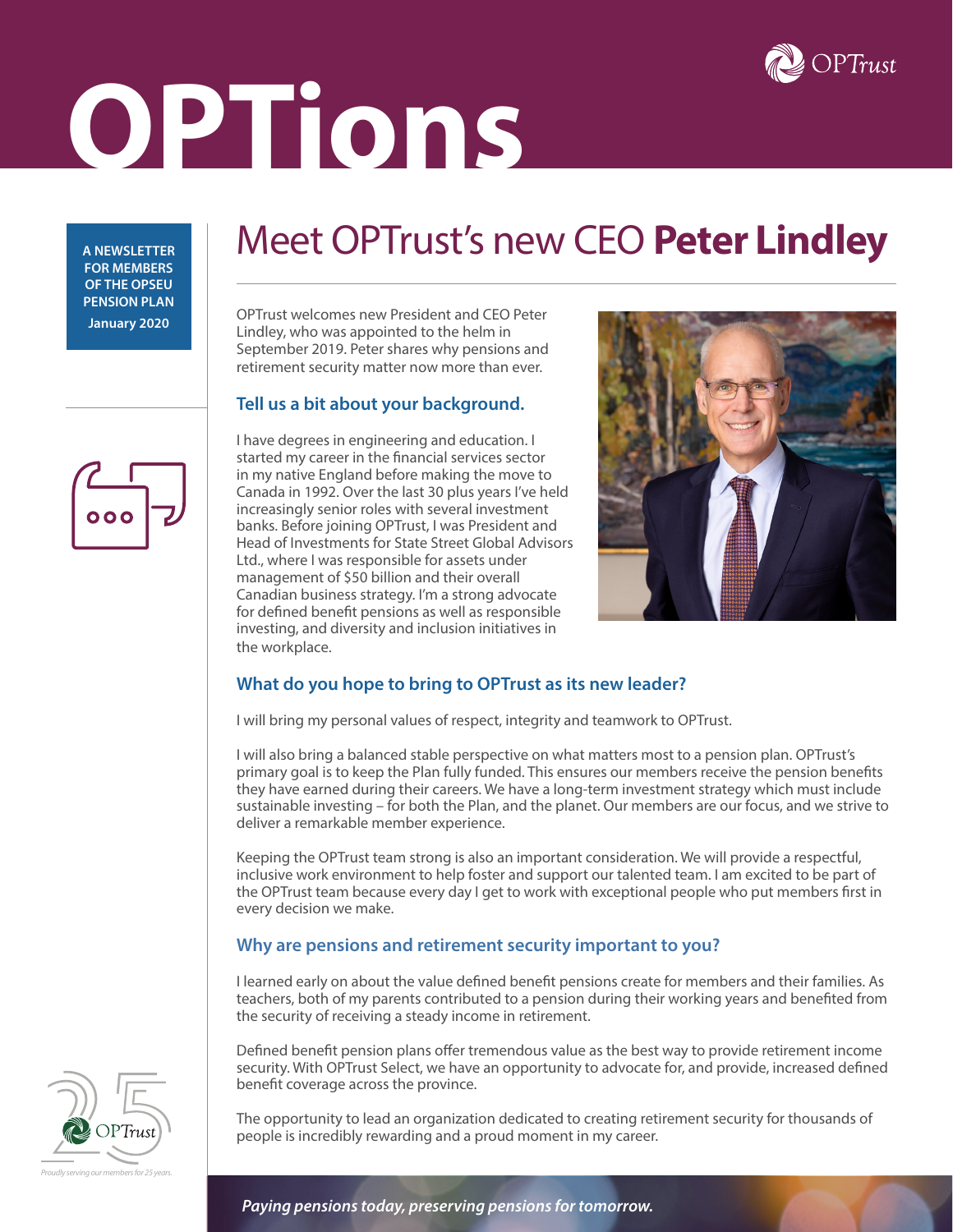# Taking a stand on **climate change** and **gender diversity**



As an institutional investor, we recognize that OPTrust can use its influence to effect change and create long-term value for the Plan. Partnering with like-minded organizations to engage in action on environmental, social and governance (ESG) issues is central to our sustainable investing approach. Our work with the Investor Leadership Network (ILN) furthered collective action on climate change and gender diversity.



- The ILN released a new report showing how global investors can strengthen their climate change reporting. The report shares the lessons learned by ILN members to assist asset owners and fund managers in making better choices to define their climate change strategies and disclosures. The full report is available [here](https://www.investorleadershipnetwork.org/en/investor-leadership-network-advocates-for-stronger-climate-change-disclosure/).
- Chief Executive Officers of the ILN ended their first meeting of the CEO Council on Diversity recently by announcing a commitment to continue to support and increase diversity at their organizations and in the broader financial industry, with an initial emphasis on advancing gender diversity. The meeting coincided with the conclusion of the G7 summit hosted in France, where gender equality was a central theme for discussions. Read the news release at **optrust.com.**



# OPTrust property named **"outstanding building of the year"**



An office building property owned by OPTrust has received an "Outstanding Building of the Year" award from the Building Owners and Managers Association of Canada (BOMA). The award is considered the most prestigious of its kind in the commercial real estate industry.

The award, in the 'Renovated Building'

category, recognizes **101 McNabb Street in Markham.** The property includes two connected buildings totaling 315,000 square feet, currently occupied by TD Bank and General Motors Canada, among others.

The property has also achieved a Certificate of Excellence and a Sustainable Buildings platinum certification from BOMA, as well as Leadership in Energy and Environmental Design (LEED) Gold certification from the Canada Green Building Council and Metrolinx's Smart Commute Gold designation.

The commitment to sustainability that these awards acknowledge is an important part of OPTrust's Member-Driven Investing strategy. A key objective is to improve pension certainty by earning enough return to keep the Plan sustainable, while maintaining stability in contribution rates and benefit levels.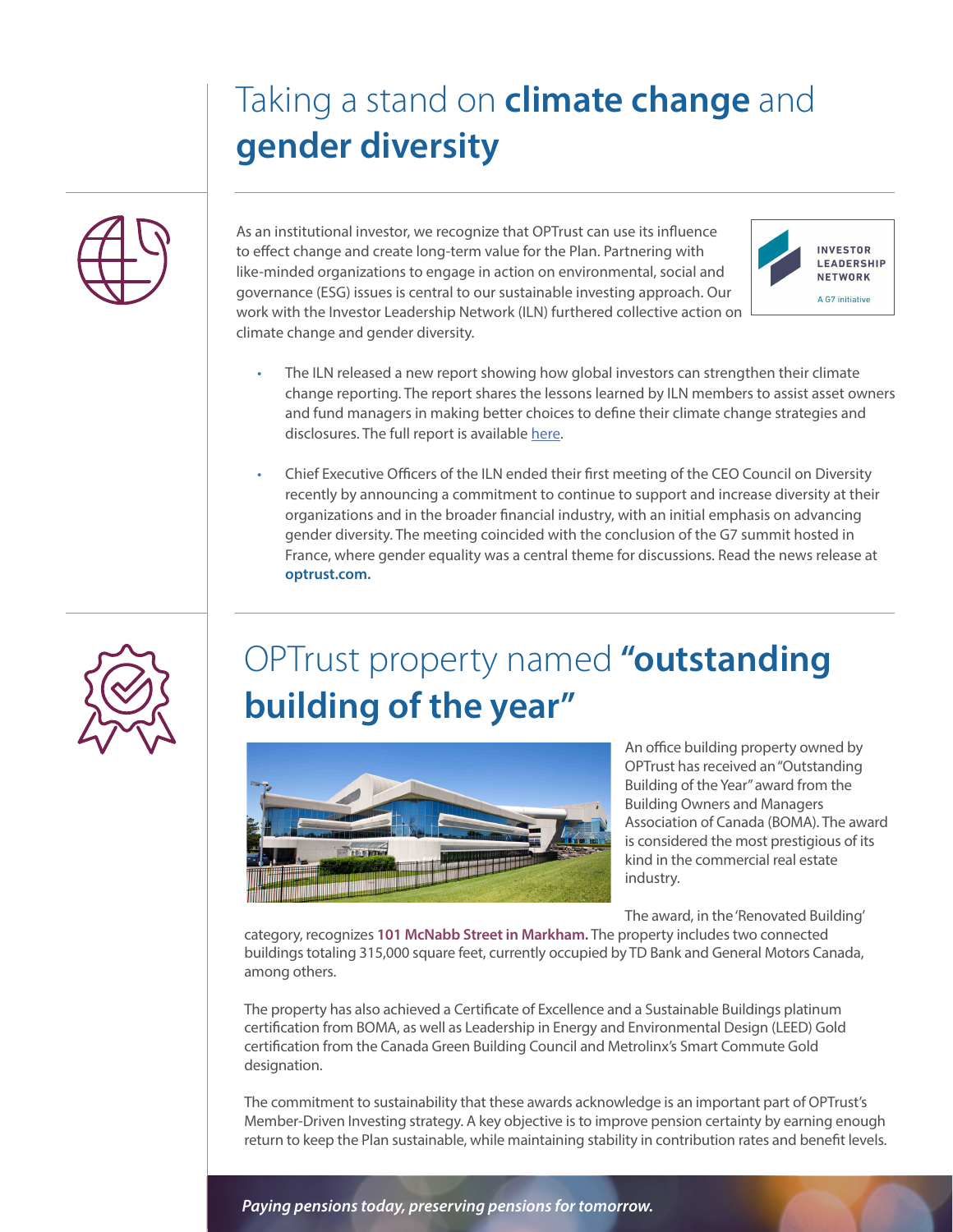# OPTrust investment honoured for **sustainability**



A Spanish transport infrastructure manager in which OPTrust invests has received the top ranking in a global sustainability index.

Globalvia was named the leading company in two categories in the 2019 Sustainability Index of the Global Real Estate Sustainability Benchmark (GRESB).

Headquartered in Madrid, Globalvia is a concession management business that oversees a portfolio of highway and railway projects across Europe and the Americas. OPTrust has been an investor in Globalvia along with two other pension funds since 2012.

As a pension management organization, it is critical that OPTrust invest and manage the portfolio in alignment with members' interests. The commitment to sustainability exhibited by Globalvia is fundamental to OPTrust's efforts to deliver stability and security to members.





# **Online Services** gets a new look and feel

A refreshed version of OPTrust's Online Services is now available.

The new version has a modern look and feel and more robust security. It is expected that further improvements will be made going forward.

If you're a past user of Online Services, you will need to re-register as part of the security update. If you haven't used it before, this is a great time to give it a try. You'll have access anytime, anywhere to your pension records and a secure area for sending and receiving messages to OPTrust.

The site features three new videos covering the topics of designating a beneficiary, buying back past service and the bridge benefit.